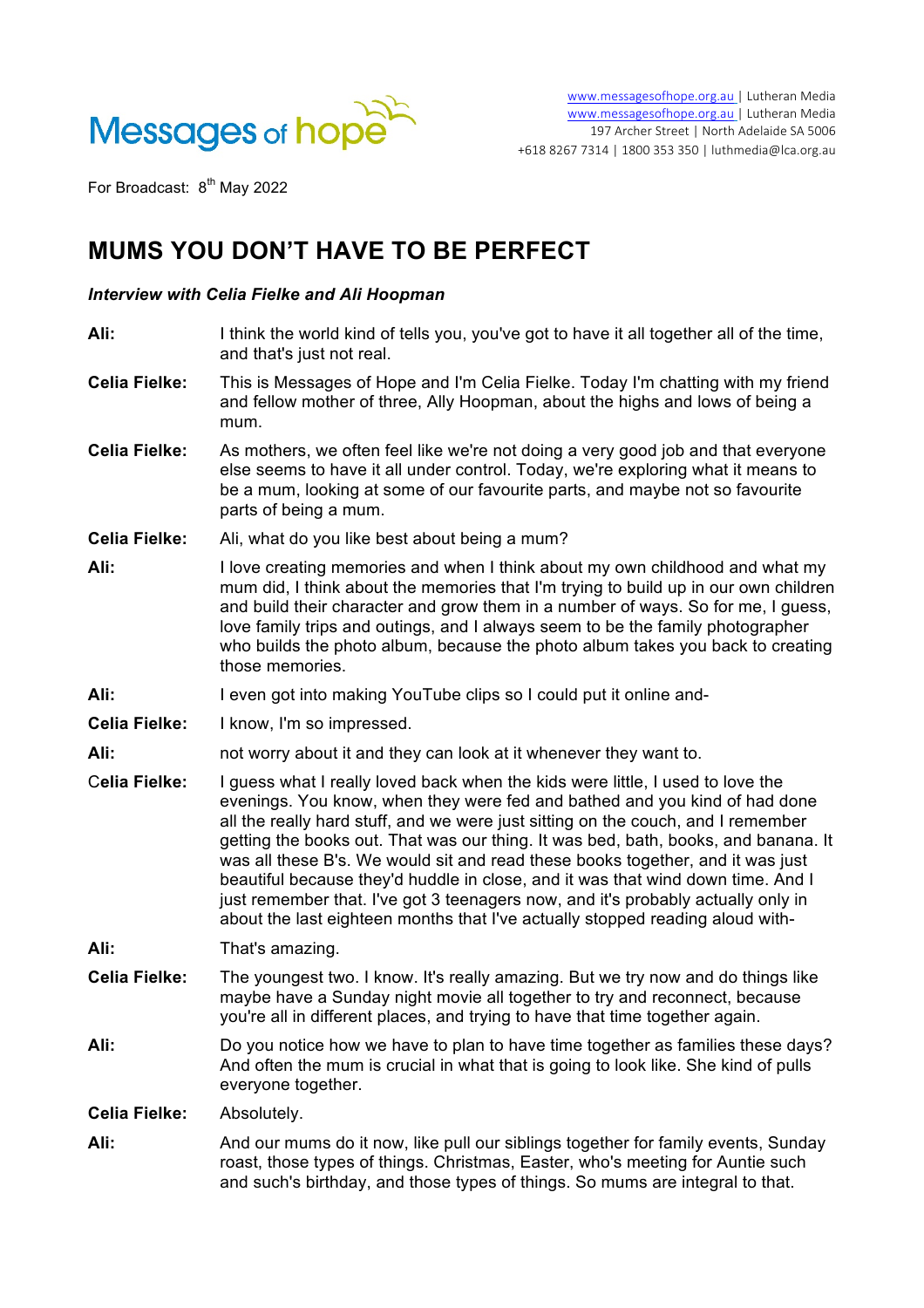- **Celia Fielke:** But sometimes the planning that you do in your head doesn't always actually come out how it's meant to. And coming up we're going to have a look at what happens when things don't actually go to plan.
- **Celia Fielke:** You're listening to Messages of Hope and I'm Celia Fielke. My guest Ali and I are talking about being a mum. How do we get through those times when we just feel like we're not doing a very good job? When things seem to be really hard and that family harmony is nowhere to be seen.
- **Celia Fielke:** Ali have you ever had a time like that when things just didn't go to plan?
- **Ali:** I do remember a Mother's Day a number of years ago where I had this grandiose plan and it was gonna be oh so wonderful. You see all the ads leading up on to TV, Mother's Day, you're jumping around in your fluffy, new pyjamas, and all that sort of stuff. Okay we're gonna have a great Mother's Day together, happy feel good time. We'll go on a bush walk. And we hadn't been to this place before, so I thought, great views, scenery, blah blah blah. Someone must have recommended it. So I thought a vision of what it was gonna look like. That's not what happened on the day.
- **Celia Fielke:** What happened?
- **Ali:** It didn't go according to the dress rehearsal that I had in my head at all. I don't know which kid was in a bad mood, but it seemed to infect the whole family. And I remember at one point, we got to this point and there was a lovely, lovely view over the Barossa and my husband said, "Right, I don't care how angry and upset you all are, and that you don't wanna be here, we're still having a family photo and this is about Mother's Day, and you will all be in the photo, and you will all look at the camera, and you will all smile." So, I don't know where that photo's gone, whether that's been buried somewhere. Yeah I don't know what went so bad about that day. So what, it doesn't matter in the big scheme of it.
- **Celia Fielke:** I know what you say because I'm the one that plans things and what you're saying before mothers do a lot of that planning. And I planned, it was the trip of a lifetime for us and I planned this holiday and I'd been planning all year for it. And I can vividly remember being in one of the international airports and my son had just, I don't know what, it was probably something fairly minor, and I screwed up his boarding pass. And said, "That's it, you're staying here, the rest of us are getting on the plane". And I've just lost it, and they're looking at me in shock, as mum's just lost it again.
- Ali: **Just trying to fathom what's going to happen next.**
- **Celia Fielke:** Oh no. It's just those times where you know things just fall apart.
- **Ali:** Sometimes we just get it wrong Cel's.
- **Celia Fielke:** And whenever I get particularly frustrated with one or another of my children, I try to remember and tell myself that actually God has chosen me to be a mother to this child. And there's a reason I am their mother. And there's something that I can give them. There is a reason for this. It's not an accident.
- Ali: It's not an accident.
- **Celia Fielke:** There are times when you find our kids really frustrating, but there are other times when it's about us and we feel like we're not doing anything well. Coming up, we'll look at the guilt that we feel. It can be so overwhelming that we sometimes lose sight of what's really important.
- **Celia Fielke:** You're listening to Messages of Hope. We're talking about what it's like to be a mum.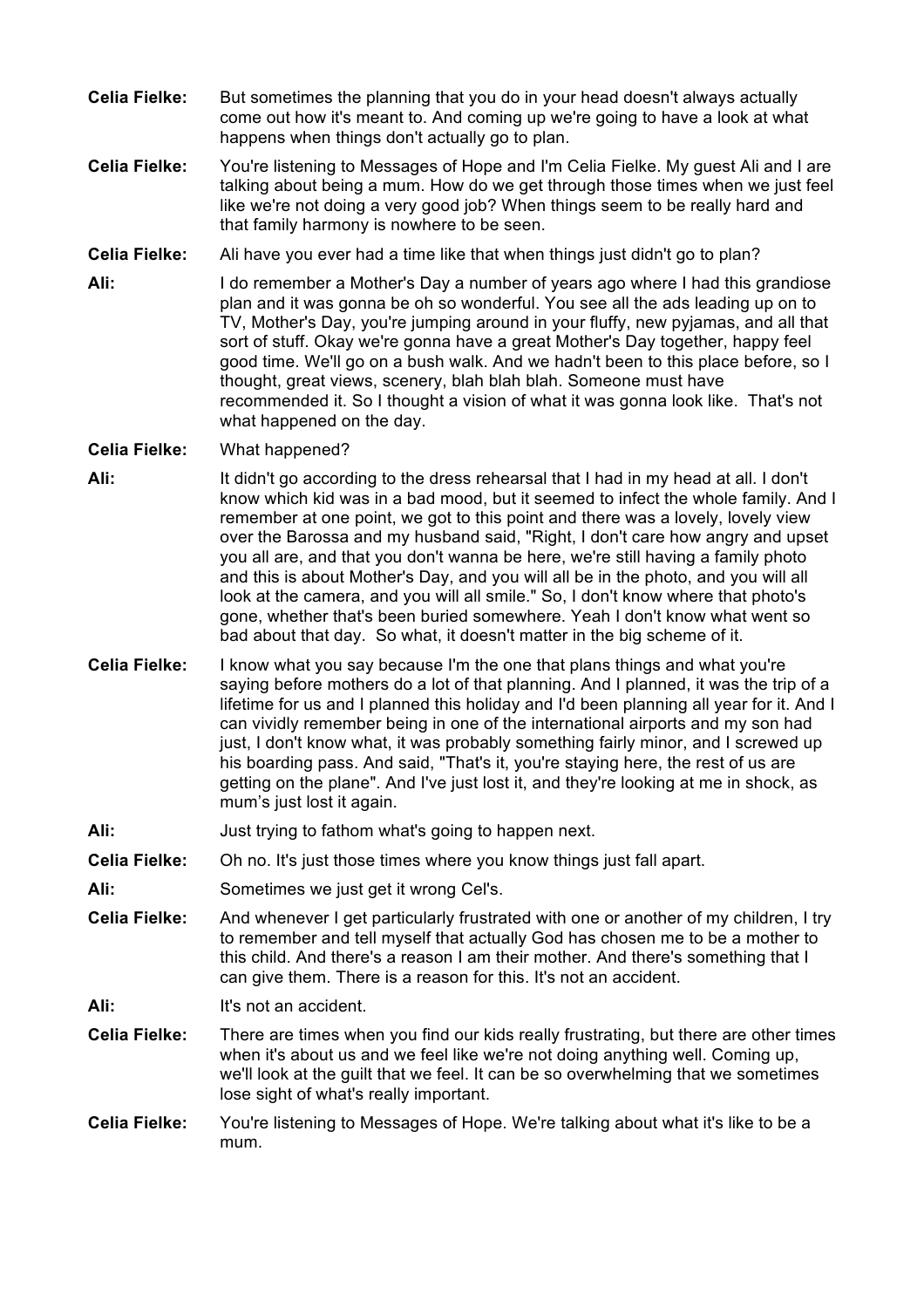| <b>Celia Fielke:</b> | Ali, sometimes it feels like being a mother seems to comes with a fair dose of<br>guilt. You just feel like you're not quite doing things well enough or if you just<br>worked a little harder, if you're the perfect mother, if I could cook, that would help.                                                                                                                                                                                                                                                                                                                        |
|----------------------|----------------------------------------------------------------------------------------------------------------------------------------------------------------------------------------------------------------------------------------------------------------------------------------------------------------------------------------------------------------------------------------------------------------------------------------------------------------------------------------------------------------------------------------------------------------------------------------|
| Ali:                 | Or you miss something big in their lives. And I remember one of our kids was<br>struggling with learning needs and I had no idea and he got to year five before I<br>thought I've really got to address this. I just thought maybe learning is harder for<br>him, and then we realised that he had an auditory processing issue and that<br>needed to be addressed. And how could I not have picked this up?                                                                                                                                                                           |
| <b>Celia Fielke:</b> | Was he child number three?                                                                                                                                                                                                                                                                                                                                                                                                                                                                                                                                                             |
| Ali:                 | Two.                                                                                                                                                                                                                                                                                                                                                                                                                                                                                                                                                                                   |
| <b>Celia Fielke:</b> | Oh, two. Okay, Ali, you're a bad mother. No.                                                                                                                                                                                                                                                                                                                                                                                                                                                                                                                                           |
| Ali:                 | So I carried a lot of guilt for a while. It took me a while to let go of that and move<br>into, well what's a strategy. Now we know. Thank goodness we know. Let's work<br>together to work on it. But yeah, you get those guilt things.                                                                                                                                                                                                                                                                                                                                               |
| <b>Celia Fielke:</b> | It's really hard, isn't it? We kind of judge ourselves pretty harshly. And I know I've<br>been a working mum most of my motherhood and sometimes that's mostly just<br>part-time. But that feeling of "I should be at work more" and "I should be getting<br>that done" and giving 100 percent that I used to. And then I'm at home and I get<br>home and I think, "oh, I'm just not doing that very well, I haven't gotten tonight's<br>tea ready, I have got no idea what we're gonna eat, haven't been to the shop",<br>and it is just that feeling of I'm not doing anything well. |
| Ali:                 | Yes.                                                                                                                                                                                                                                                                                                                                                                                                                                                                                                                                                                                   |
| <b>Celia Fielke:</b> | Not anything. And-                                                                                                                                                                                                                                                                                                                                                                                                                                                                                                                                                                     |
| Ali:                 | You know, I think the world kind of tells you you've gotta have it all together all of<br>the time. And that's just not real.                                                                                                                                                                                                                                                                                                                                                                                                                                                          |
| <b>Celia Fielke:</b> | I think that's right. There's a lot of stuff bombarding you with the perfect family.<br>Those perfect images you have in your head. And the reality is so different.                                                                                                                                                                                                                                                                                                                                                                                                                   |
| Ali:                 | It is.                                                                                                                                                                                                                                                                                                                                                                                                                                                                                                                                                                                 |
| <b>Celia Fielke:</b> | So Ali, how do we get past that? How do we let go of that guilt and just be happy<br>with what we are and what we do?                                                                                                                                                                                                                                                                                                                                                                                                                                                                  |
| Ali:                 | It's hard because sometimes you even go into the zone of, well Cel's have you<br>ever had those thoughts where, "What would life be like if I wasn't a mum"? If I<br>didn't have these-                                                                                                                                                                                                                                                                                                                                                                                                |
| <b>Celia Fielke:</b> | All the time.                                                                                                                                                                                                                                                                                                                                                                                                                                                                                                                                                                          |
| Ali:                 | Three blessings. Because sometimes they don't feel like blessings.                                                                                                                                                                                                                                                                                                                                                                                                                                                                                                                     |
| Celia Fielke:        | Think about, I might have time to read a book, I might have a clean house, and<br>you do, then that's something else to feel guilty about. The fact that you're even<br>having those thoughts. But it's so true because that life you had before you had<br>children seemed fairly uncomplicated, but the other part of it is, I think about what<br>blessings I've had having these children. I mean, we have, they've given me so<br>much. They've grown me as a person as well, but it's just the love. I've never<br>experienced the love before that I have for my children.      |
| Ali:                 | That's right. It's incredible.                                                                                                                                                                                                                                                                                                                                                                                                                                                                                                                                                         |
| <b>Celia Fielke:</b> | It's a different type of love. Different to the love I have for my husband. It's a<br>fierce love and I sometimes think about, it's given me a really great insight into<br>the love that God has for us. Because he is our father and I think if I love my<br>children this much                                                                                                                                                                                                                                                                                                      |
| Ali:                 | And he tells us he loves them even more -.                                                                                                                                                                                                                                                                                                                                                                                                                                                                                                                                             |